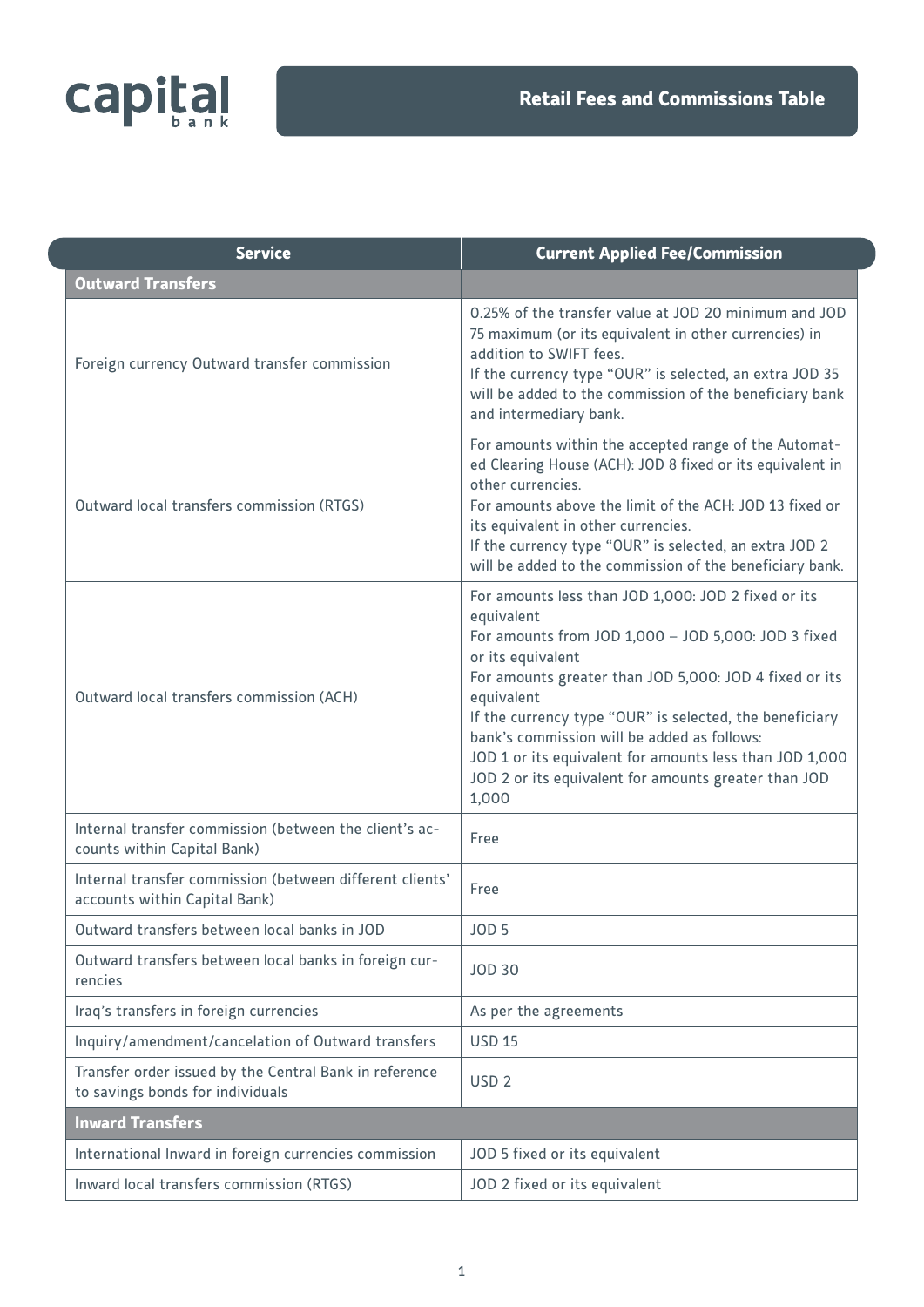| Inward local transfers commission (ACH)                                                              | For amounts less than JOD 1,000: JOD 1 fixed or its<br>equivalent<br>For amounts greater than JOD 1,000: JOD 2 fixed or its<br>equivalent |
|------------------------------------------------------------------------------------------------------|-------------------------------------------------------------------------------------------------------------------------------------------|
| Salary transfer (RTGS)                                                                               | Free                                                                                                                                      |
| Salary transfer (ACH)                                                                                | Free                                                                                                                                      |
| Internal transfer commission (Between Capital Bank's<br>accounts - same or different clients)        | Free                                                                                                                                      |
| Inward transfer return commission - local transfer<br>(ACH)                                          | JOD 0.25 fixed or its equivalent                                                                                                          |
| Inward salary return commission - local transfer (ACH)                                               | JOD 0.10 fixed or its equivalent                                                                                                          |
| <b>Cheques</b>                                                                                       |                                                                                                                                           |
| Cheque book issuance fees                                                                            | 10 pages: JOD 2/USD 2<br>25 pages: JOD 3/USD 3<br>40 pages: JOD 5/USD 5                                                                   |
| Local cheques clearance in foreign currency at the bank<br>(deposit) commission                      | Free                                                                                                                                      |
| International cheques clearance in foreign currency at<br>the bank (deposit) commission              | Free                                                                                                                                      |
| Cheques payment/settlement commission for a local<br>beneficiary at the bank (withdrawal)            | Free                                                                                                                                      |
| Cheques payment/settlement commission for an inter-<br>national beneficiary at the bank (withdrawal) | Free                                                                                                                                      |
| Post-dated cheques deposit commission                                                                | JOD 0.5 per cheque or its equivalent                                                                                                      |
| Certified banker's cheques issuance in JOD commission                                                | JOD 5 per cheque                                                                                                                          |
| Cheques issued in foreign currency commission                                                        | JOD 5 + (JOD 10 for SWIFT if the amount is greater than<br><b>USD 10k)</b>                                                                |
| Cheques confirmation in foreign currency                                                             | <b>USD 15</b>                                                                                                                             |
| Settlement of local Inward cheques in JOD                                                            | JOD 5 cash/cheques                                                                                                                        |
| Foreign currency cheques settlement in Jordan                                                        | 1 over thousand with a minimum amount of JOD 10 +<br>intermediary bank fees if any                                                        |
| Foreign currency cheques settlement in Jordan                                                        | 1.5 over thousand with a minimum amount of JOD $5 +$<br>Express mail fees (JOD 20)                                                        |
| Withdrawal/Amendment of cheques in settlement                                                        | JOD 0.5 per cheque                                                                                                                        |
| Foreign currency post-dated cheques bought                                                           | 1.5 over thousand with a minimum amount of JOD $5 +$<br>intermediary bank fees if any                                                     |
| Returned cheque due to insufficient funds for the first<br>time                                      | JOD 20 per cheque                                                                                                                         |
| Returned cheque due to insufficient funds twice or<br>more                                           | JOD 40 per cheque                                                                                                                         |
| Returned cheque for technical reasons                                                                | JOD 2 per cheque                                                                                                                          |
| Returned cheque settlement                                                                           | JOD 10 per cheque                                                                                                                         |
| Stop payment on client's account (in case of conflict<br>between drawer and drawee)                  | JO 10 per cheque                                                                                                                          |
| Stop payment on a check in foreign currency                                                          | JOD 10 or its equivalent                                                                                                                  |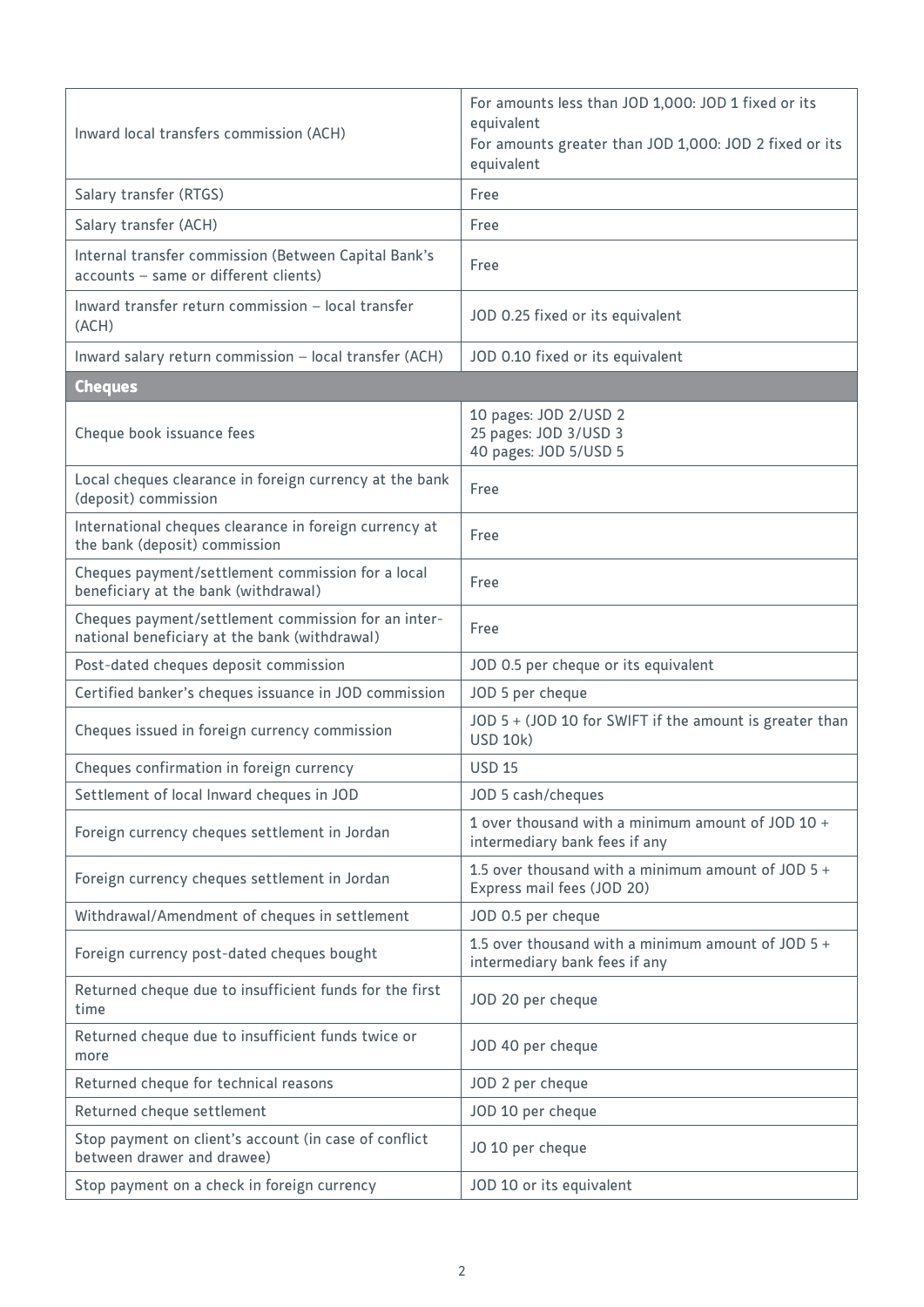| <b>Accounts Services</b>                                                  |                                                                                                                                                                                                                           |
|---------------------------------------------------------------------------|---------------------------------------------------------------------------------------------------------------------------------------------------------------------------------------------------------------------------|
| Periodic fixed orders                                                     | Between client's account: Free<br>With another account within the bank: JOD 1 for each<br>order<br>Other parties: JOD 2 for each order                                                                                    |
| Providing client with an account/card statement peri-<br>odically         | Free                                                                                                                                                                                                                      |
| Providing client with an account/card statement non-<br>periodically      | Free                                                                                                                                                                                                                      |
| Frozen account commission                                                 | JOD 2 monthly                                                                                                                                                                                                             |
| Minimum balance commission                                                | Free                                                                                                                                                                                                                      |
| Balance certificate issuance commission / Solvency                        | JOD 10 fixed                                                                                                                                                                                                              |
| Interests and commissions certificate issuance commis-<br>sion            | JOD 5 fixed                                                                                                                                                                                                               |
| Commitment letter issuance commission                                     | JOD 5 fixed                                                                                                                                                                                                               |
| No liability letter issuance commission                                   | In case of facilities: JOD 10<br>In case of no facilities: JOD 5                                                                                                                                                          |
| Salary deduction benefit of other parties letter issu-<br>ance commission | JOD 5 fixed                                                                                                                                                                                                               |
| Signature verification commission                                         | Free                                                                                                                                                                                                                      |
| Breaking a term deposit                                                   | (Deposit value*agreed interest rate*term)/365(-)(with-<br>drawn amount*(maximum announced interest rate on<br>the date of withdrawal for the same term of the with-<br>drawn deposit's term+2%)*the remaining period)/365 |
|                                                                           |                                                                                                                                                                                                                           |
| <b>Cards</b>                                                              |                                                                                                                                                                                                                           |
| Debit card issuance and renewal commission                                | Free                                                                                                                                                                                                                      |
| Debit card PIN code issuance commission                                   | Free                                                                                                                                                                                                                      |
| Lost/Worn out debit card issuance commission                              | JOD 5 per card                                                                                                                                                                                                            |
| Other banks' ATMs withdrawal commission (JONET)                           | First transaction is free then JOD 1 for each transaction                                                                                                                                                                 |
| Visa Platinum credit card issuance commission (Pri-<br>mary/Secondary)    | JOD 50 for primary and JOD 25 for secondary Free for<br>the first year and exempted for the following year if<br>75% or more of the limit is used, including the second-<br>ary card's transactions                       |
| Visa Signature credit card issuance commission (Pri-<br>mary/Secondary)   | JOD 25 for primary and JOD 25 for secondary Free for<br>the first year and exempted for the following year if<br>75% or more of the limit is used, including the second-<br>ary card's transactions                       |
| Visa Infinite credit card issuance commission (Primary/<br>Secondary)     | JOD 25 for primary and JOD 25 for secondary Free<br>for the first year and exempted for the following<br>year if 75% or more of the limit is used, including the<br>secondary card's transactions                         |
| Reissuance of lost or worn out credit card commission                     | Free                                                                                                                                                                                                                      |
| Reissuance of credit card lost Pin code commission                        | Free                                                                                                                                                                                                                      |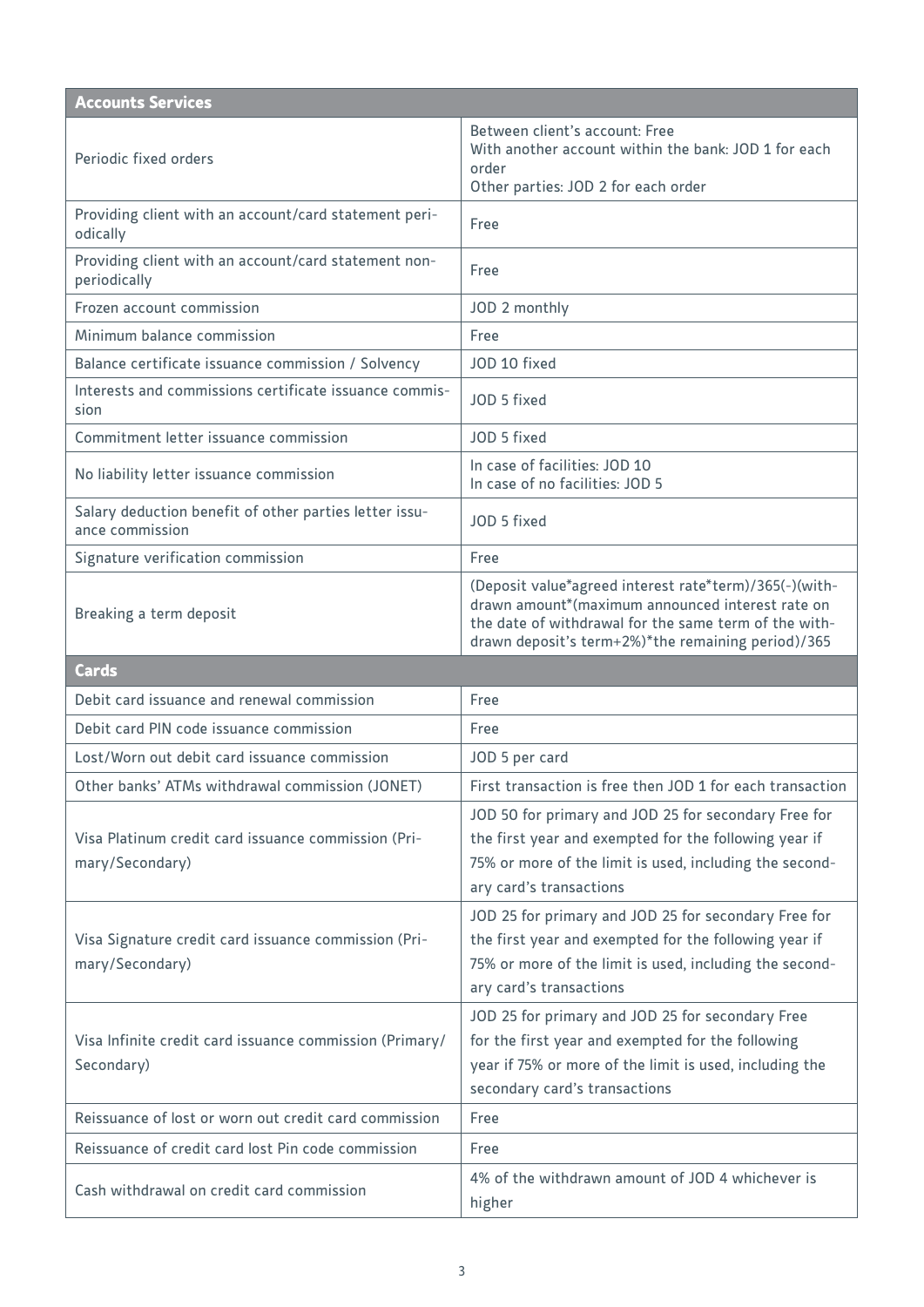| Currency difference commission on credit card                                                  | 3.00%                                                                                                                                                        |  |
|------------------------------------------------------------------------------------------------|--------------------------------------------------------------------------------------------------------------------------------------------------------------|--|
| Easy Installment commission (requested by client)                                              | 0.75% monthly                                                                                                                                                |  |
| Credit or debit card objection on transaction commission                                       | JOD 5 (reimbursed if proven valid)                                                                                                                           |  |
| Watching an ATM's CCTV footage                                                                 | <b>JOD 10</b>                                                                                                                                                |  |
| Visa Emergency card issuance                                                                   | <b>JOD 37</b>                                                                                                                                                |  |
| Cash withdrawal/international purchases (in a foreign<br>currency)                             | 0.03                                                                                                                                                         |  |
| Outstanding credit card balance interest                                                       | 0.0175                                                                                                                                                       |  |
| <b>Exceeding limit</b>                                                                         | <b>JOD 10</b>                                                                                                                                                |  |
| Late payment                                                                                   | <b>JOD 15</b>                                                                                                                                                |  |
| Balance inquiry commission by debit cards through<br>other banks' ATMs                         | JOD 0.015                                                                                                                                                    |  |
| Cash withdrawal using foreign cards of other banks on<br>Capital Bank's ATMs not through JONET | JOD <sub>5</sub>                                                                                                                                             |  |
| <b>Facilities</b>                                                                              |                                                                                                                                                              |  |
| Credit granting commission                                                                     | 1% of the amount granted one time only                                                                                                                       |  |
| Installment postponing commission                                                              | JOD 10 fixed                                                                                                                                                 |  |
| Terms or guarantees amendments upon client's request                                           | JOD <sub>5</sub>                                                                                                                                             |  |
| Early settlement                                                                               | Free if the remaining period until last due installment is<br>a year or less<br>1% if the remaining period until last due installment is<br>more than a year |  |
| Release of mortgage                                                                            | JOD 10 for real estate<br>JOD 10 for cars                                                                                                                    |  |
| <b>Safe deposit boxes</b>                                                                      |                                                                                                                                                              |  |
| One-time insurance fees for regular safe deposit boxes                                         | JOD 60 paid on the first time                                                                                                                                |  |
| Regular safe deposit boxes fees (small)                                                        | JOD 60 annually                                                                                                                                              |  |
| Regular safe deposit boxes fees (medium)                                                       | JOD 80 annually                                                                                                                                              |  |
| Regular safe deposit boxes fees (Large)                                                        | JOD 100 annually                                                                                                                                             |  |
| Regular safe deposit boxes fees (Extra Large)                                                  | JOD 150 one-time insurance and JOD 150 annually                                                                                                              |  |
| Automatic safe deposit boxes fees (Extra small)                                                | JOD 200 one-time insurance and JOD 300 annually                                                                                                              |  |
| Automatic safe deposit boxes fees (small)                                                      | JOD 400 one-time insurance and JOD 375 annually                                                                                                              |  |
| Automatic safe deposit boxes fees (medium)                                                     | JOD 700 one-time insurance and JOD 450 annually                                                                                                              |  |
| Automatic safe deposit boxes fees (Large)                                                      | JOD 900 one-time insurance and JOD 525 annually                                                                                                              |  |
| Automatic safe deposit boxes fees (Extra Large)                                                | JOD 1,000 one-time insurance and JOD 600 annually                                                                                                            |  |